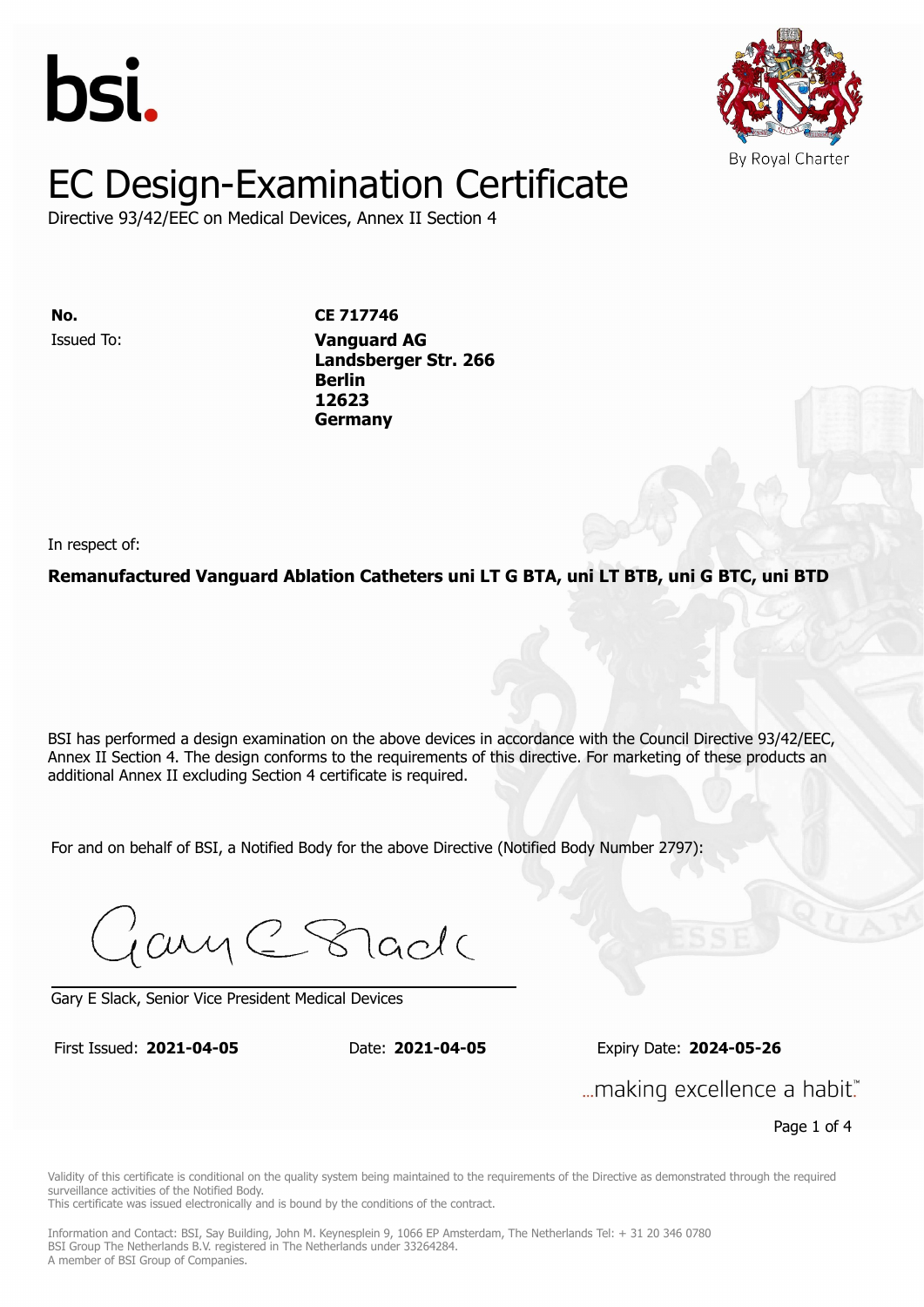



#### **Supplementary Information to CE 717746**

Issued To: **Vanguard AG Landsberger Str. 266 Berlin 12623 Germany**

### **Remanufactured Vanguard Ablation Catheters uni LT G BTA, uni LT BTB, uni G BTC, uni BTD**

| Catalog<br>No. | <b>Device Name</b>                         | <b>Model, Type</b>               | <b>Intended Use</b><br>per IFU                                                                                                                                                                          | <b>Classification</b> |
|----------------|--------------------------------------------|----------------------------------|---------------------------------------------------------------------------------------------------------------------------------------------------------------------------------------------------------|-----------------------|
| 34977          | Vanguard Ablation Catheter<br>uni LT G BTA | FC Red 7F 110cm 4p<br>$2-5-2$ TC | The Vanguard<br><b>Ablation Catheter</b><br>uni BT are<br>intended for the<br>treatment of<br>supraventricular<br>and ventricular<br>tachycardia or<br>atrioventricular<br>node re-entry<br>tachycardia | Class III             |
| 34976          | Vanguard Ablation Catheter<br>uni LT G BTA | FC Blue 7F 110cm<br>4p 2-5-2 TC  |                                                                                                                                                                                                         |                       |
| 34978          | Vanguard Ablation Catheter<br>uni LT G BTA | FC Green 7F 110cm<br>4p 2-5-2 TC |                                                                                                                                                                                                         |                       |
| 34971          | Vanguard Ablation Catheter<br>uni LT G BTA | FC Black 7F 110cm<br>4p 2-5-2 TC |                                                                                                                                                                                                         |                       |
| 34979          | Vanguard Ablation Catheter<br>uni LT G BTA | FC Cyan 7F 110cm<br>4p 2-5-2 TC  |                                                                                                                                                                                                         |                       |
| 34980          | Vanguard Ablation Catheter<br>uni LT BTB   | FC Blue 7F 110cm<br>4p 2-5-2 TC  |                                                                                                                                                                                                         |                       |
| 34972          | Vanguard Ablation Catheter<br>uni LT BTB   | FC Black 7F 110cm<br>4p 2-5-2 TC |                                                                                                                                                                                                         |                       |
| 34981          | Vanguard Ablation Catheter<br>uni G BTC    | FC Red 7F 110cm 4p<br>$2-5-2$ TC |                                                                                                                                                                                                         |                       |

First Issued: **2021-04-05** Date: **2021-04-05** Expiry Date: **2024-05-26** ... making excellence a habit."

Page 2 of 4

Validity of this certificate is conditional on the quality system being maintained to the requirements of the Directive as demonstrated through the required surveillance activities of the Notified Body.

This certificate was issued electronically and is bound by the conditions of the contract.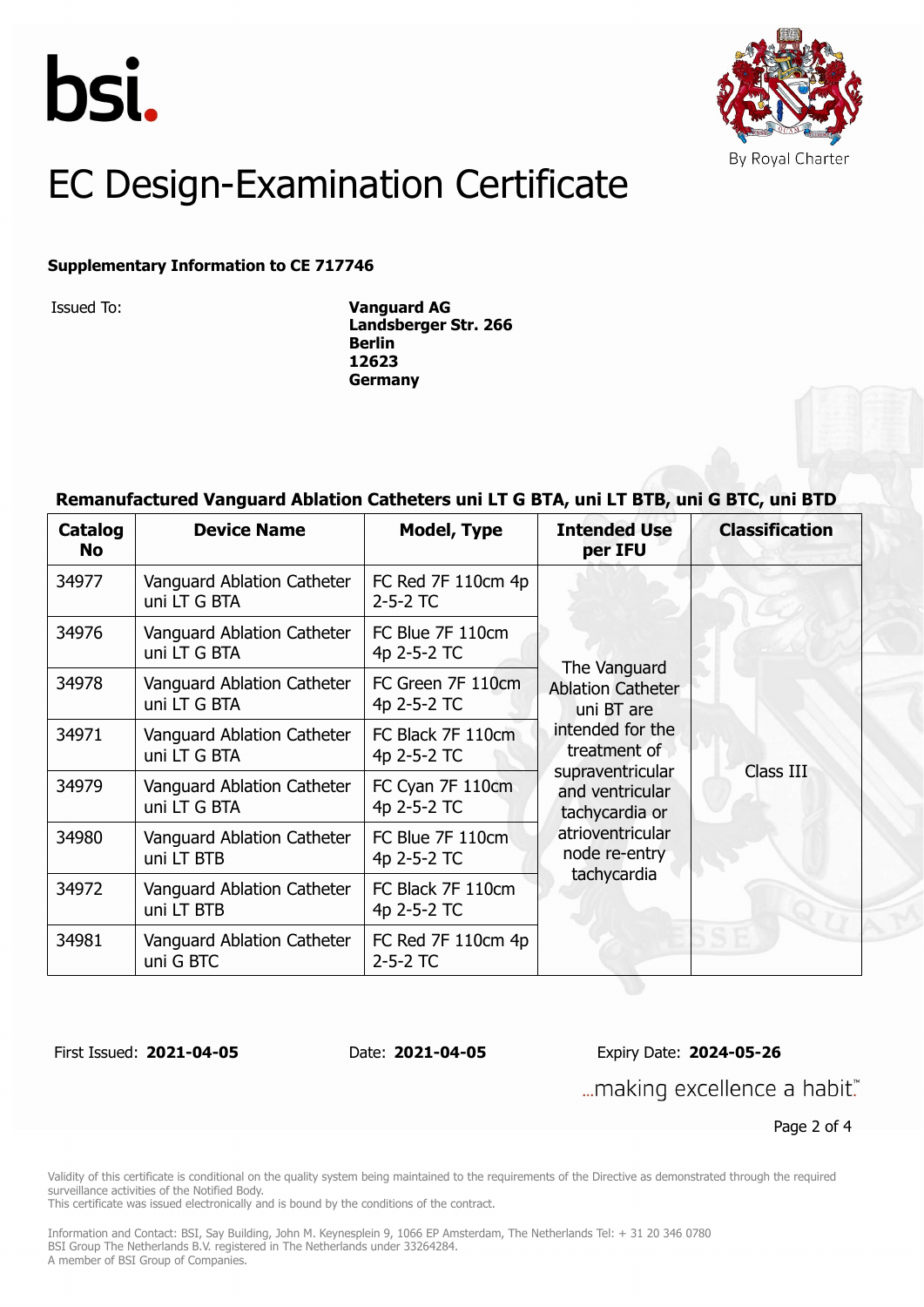



#### **Supplementary Information to CE 717746**

Issued To: **Vanguard AG Landsberger Str. 266 Berlin 12623 Germany**

| <b>Catalog</b><br><b>No</b> | <b>Device Name</b>                      | <b>Model, Type</b>               | <b>Intended Use</b><br>per IFU                                                                                                                                                                          | <b>Classification</b> |
|-----------------------------|-----------------------------------------|----------------------------------|---------------------------------------------------------------------------------------------------------------------------------------------------------------------------------------------------------|-----------------------|
| 34982                       | Vanguard Ablation Catheter<br>uni G BTC | FC Blue 7F 110cm<br>4p 2-5-2 TC  | The Vanguard<br><b>Ablation Catheter</b><br>uni BT are<br>intended for the<br>treatment of<br>supraventricular<br>and ventricular<br>tachycardia or<br>atrioventricular<br>node re-entry<br>tachycardia | Class III             |
| 34983                       | Vanguard Ablation Catheter<br>uni G BTC | FC Green 7F 110cm<br>4p 2-5-2 TC |                                                                                                                                                                                                         |                       |
| 34969                       | Vanguard Ablation Catheter<br>uni G BTC | FC Black 7F 110cm<br>4p 2-5-2 TC |                                                                                                                                                                                                         |                       |
| 34984                       | Vanguard Ablation Catheter<br>uni G BTC | FC Cyan 7F 110cm<br>4p 2-5-2 TC  |                                                                                                                                                                                                         |                       |
| 34985                       | Vanguard Ablation Catheter<br>uni BTD   | FC Red 7F 110cm 4p<br>$2-5-2$ TC |                                                                                                                                                                                                         |                       |
| 34986                       | Vanguard Ablation Catheter<br>uni BTD   | FC Blue 7F 110cm<br>4p 2-5-2 TC  |                                                                                                                                                                                                         |                       |
| 34987                       | Vanguard Ablation Catheter<br>uni BTD   | FC Green 7F 110cm<br>4p 2-5-2 TC |                                                                                                                                                                                                         |                       |
| 34970                       | Vanguard Ablation Catheter<br>uni BTD   | FC Black 7F 110cm<br>4p 2-5-2 TC |                                                                                                                                                                                                         |                       |

First Issued: **2021-04-05** Date: **2021-04-05** Expiry Date: **2024-05-26** ... making excellence a habit."

Page 3 of 4

Validity of this certificate is conditional on the quality system being maintained to the requirements of the Directive as demonstrated through the required surveillance activities of the Notified Body.

This certificate was issued electronically and is bound by the conditions of the contract.